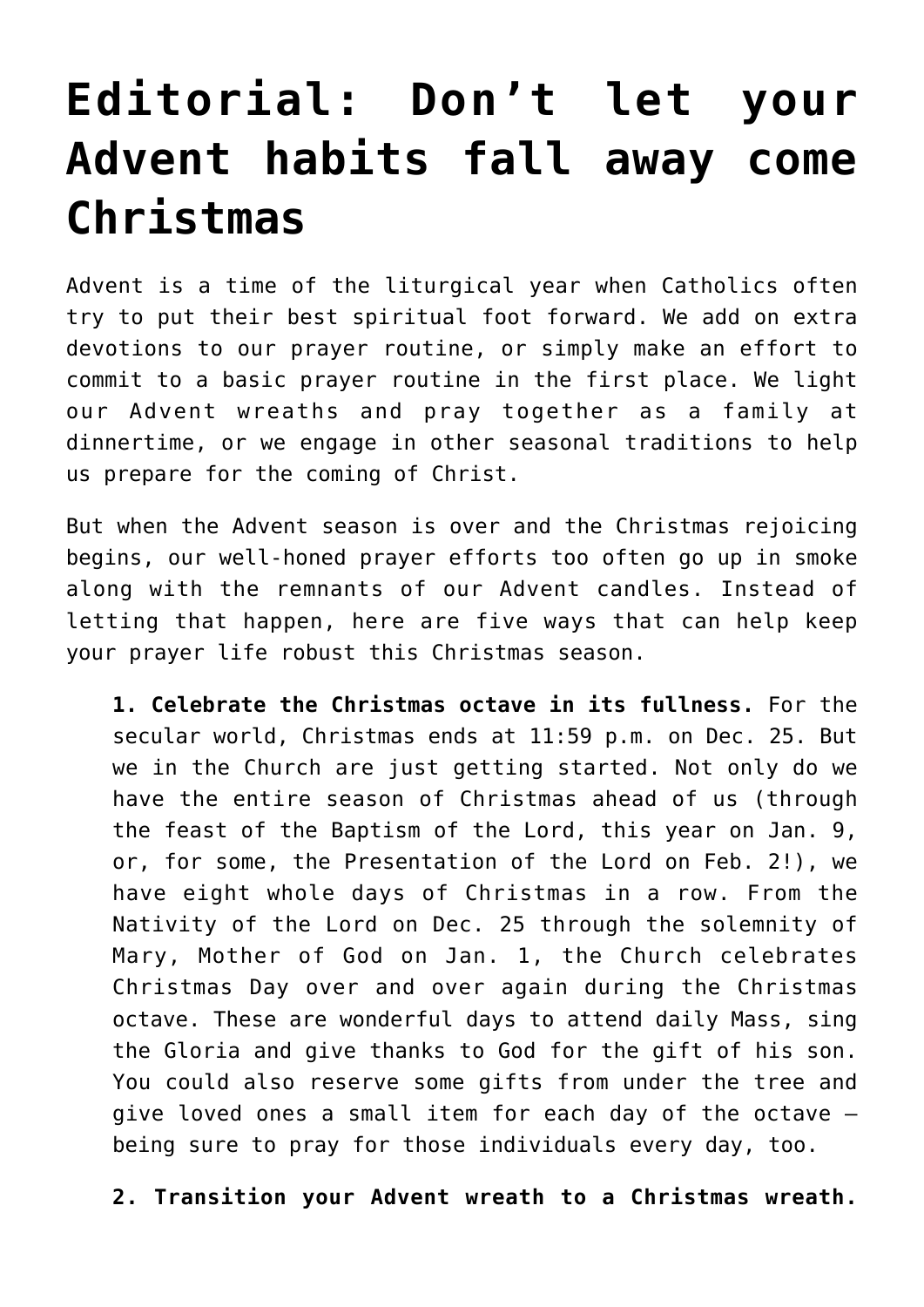With the arrival of Christmas, substitute four white candles for the purple and pink candles on your Advent wreath. As you would with your Advent wreath, continue to light your Christmas wreath during dinner or during prayer time to help encourage you to continue your prayer routine throughout the Christmas season.



Shutterstock

**3. Keep your Nativity scene up until Feb. 2.** Keeping the Nativity scene as a focal point in your home is a wonderful way to continue prayer and contemplation on the birth of Christ throughout the Christmas season. "Wherever it is, and whatever form it takes, the Christmas crèche speaks to us of the love of God, the God who became a child in order to make us know how close he is to every man, woman and child, regardless of their condition," Pope Francis wrote in his 2019 apostolic letter *Admirabile Signum*. Prayer in front of the Nativity scene is a lovely way to reflect upon the Incarnation and the humble beginnings

**4. Pick a spiritual book to read for the Christmas season.** During Advent, a popular practice is to select and read a spiritual book as a way to help further one's prayer life. Why not make a similar commitment for the Christmas season? If you prayed with your spouse, family or a small group during Advent, you could continue this practice until the feast of the Baptism of the Lord — or even throughout all of January! osvcatholicbookstore.com has a wonderful